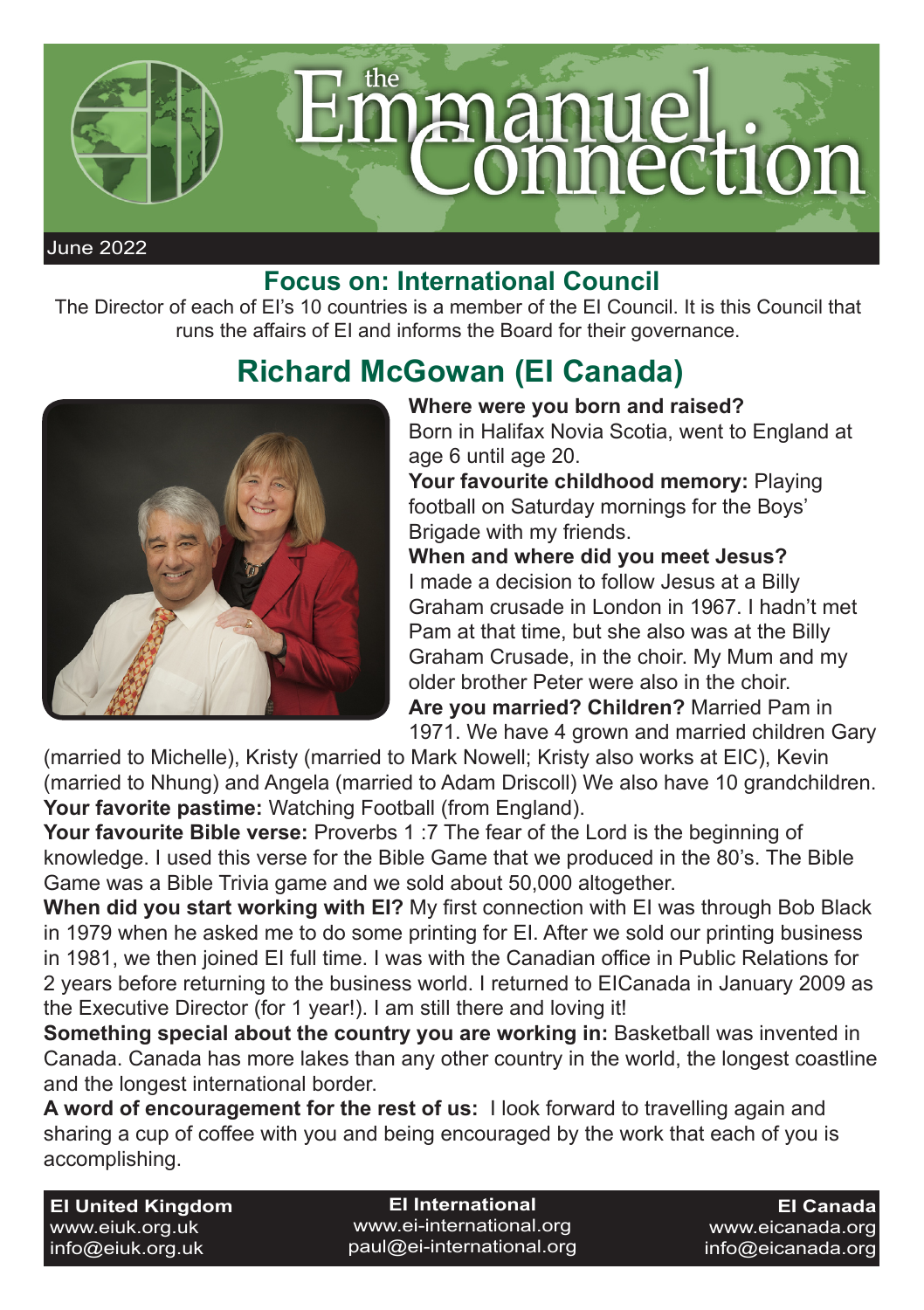## **Please keep these concerns in your daily prayers…**

**1 Tanzania:** The Kwetu project officially launches today and has many activities to complete in the first month. On the  $6<sup>th</sup>$ , Judith will begin searching for the master trainers. Pray she finds the right people. Additionally, with the Kwetu staff we'll be working on group formation and training. Simon will also be busy setting up the containers and getting them delivered to the project sites. Pray for wisdom for the whole team as they get this project launched.

**United Kingdom:** We are celebrating the Queen's Platinum Jubilee from tomorrow until Sunday. We give thanks for her reign and her Christian faith. The office will be closed on Thursday 2<sup>nd</sup> and Friday 3<sup>rd</sup>.

**2 International:** Paul and Helen Jones, with friends Graham and Barb Foster, are travelling to Southern Africa today. They will be visiting projects in Malawi and South Africa on this trip.

**Tanzania:** Bhatendi will be working with the Malya and Ngudu beekeeping groups on their harvest. The hives and been checked and we determined that early June will be best to harvest. Pray for a good harvest.

**3 Canada:** Kristy will be on vacation the first week of June. Please pray for a restful week.

**Tanzania:** In the Strength and Dignity project Theopister and Esther will be teaching Form 1 girls at Bugogwa Secondar (Session #2). Pray for a good session.

- **4 Canada:** Richard McGowan is travelling to Tanzania today till 16 June to visit the Mwanza team and to join in the celebration opening of the new Bible school there. He is travelling with Ziggy Wiebe. Pray for safe travels and good fellowship through their time there.
- **5 Tanzania:** In June the farmers of Iringa region will be working to harvest their crops, even though many farmers do not have good crops due to low rainfall.
- **6 Tanzania:** Richard and Ziggy will be visiting the Strength and Dignity project in Igombe with Joel, Aikande and Laura. Pray for a good visit! **South Africa:** Thank you for your prayers for the partnership meeting we had with Home from Home and the Department of Social Development. The meetings went well and in our favor for most of the concerns, which will help us operate with more independence and internal policies.
- **7 Tanzania:** Richard and Ziggy will be visiting the Integrated Environmental Renewal Project in Mabuki. Pray for safe travels. Pray for Peter as he prepares and potentially will travel in the month of June to research goats for this component of the project.
- **8 International:** We of Emmanuel International are asking God to send to us 12 new workers for His kingdom this year. Will you pray with us that the Lord of the harvest will send laborers.

**Tanzania:** Justina will be carrying on with the Kome island beekeeping groups, specifically setting up the new group. They will begin with signing a Memorandum of Understanding with the church then start with training. Pray for Justina as she sets up this new group.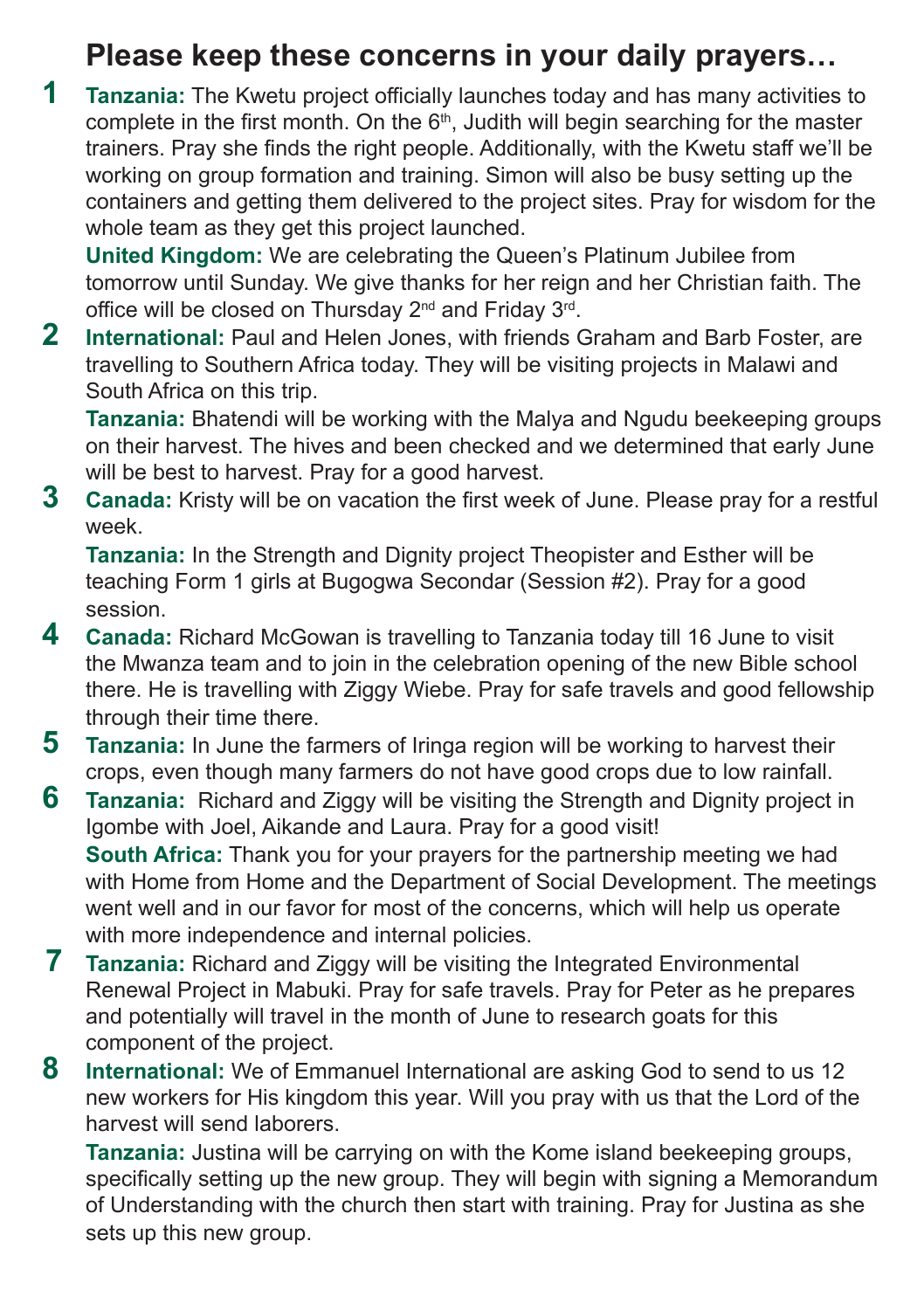- **9 Malawi:** Scott and Lorilee Maclean are teaching two intensive classes on Romans and Hebrews in Ubwenzi in the Chilonga area for June and July. They have to relocate, packing their blankets and buckets, as they have to take the basics for the time they are there.
- **10 South Africa:** Do please pray for Florida's health. She's been having difficulty with her arm again after the blood clot a couple years ago. She is on blood thinners and we hope that will help with the numbness and help prevent any future clots.

**Tanzania:** In the Strength and Dignity project Theopister and Esther are to teach Form 1 girls at Bugogwa Secondar (Session #3). Pray for another good seminar.

**11 Canada:** EIC will be hosting another online auction mid June. Please pray we can gather the items and information needed to make it a success and be able to raise funds for projects around the EI world.

**Tanzania:** Today the four new entrepreneurship groups in south Mwanza will have their second entrepreneurship seminar. Elisha will be teaching this seminar with church leaders from the project department. Also Richard and Ziggy will get to join in for a bit!

**12 Tanzania:** Today Richard and Ziggy will visit one of the Kwetu project sites at Katunguru and attend church there. Pray for their visit.

**Uganda:** We are organizing and hosting the Kairos course in Pader, with a focus on key church leaders, from today till the 17<sup>th</sup>. Please pray that these leaders will catch God's vision for cross-cultural missions, and be able to lead their churches with an eve towards the nations.

- **13 Tanzania:** Today is the opening ceremony for West Mwanza Church Planting school. This is a very big day for EITZ, EIC, and our partner church the Tanzania Assemblies of God. Pray for good weather, that the vision of church planting and holistically training pastors be communicated clearly and for the vision to be cast.
- **14 Tanzania:** Pray for Elisha during the month of June as he will be doing monitoring and evaluation with each of the entrepreneurship groups.
- **15 United Kingdom:** Sue has a Group of 6 meeting today, a group of 6 small charities who meet together to support and pray for each other.
- **16 Brazil:** The Monte Alegre village families are very happy with the cassava, corn and beans crops. Prayers for some more rain and a good harvest are more than welcome.
- **17 Tanzania:** In the Strength and Dignity project it will be Distribution Day at Bugogwa Secondary (Form 1 girls). Pray for the girls as they get to go home with their dignity kits.
- **18 South Africa:** A member of our church has informed us that the hall we are in will be potentially put up for sale by the City of Cape Town or long-term lease. If we are able to put in a purchase bid, we will be able to stay in the community we minister to and then make alterations to extend the main worship area. It's an exciting development and potential answer to prayer.
- **19 Uganda:** In the Pads ministry we are experimenting with new teaching materials. Please pray that we will find the right resources, as we seek to expand our teaching of the girls to better encourage and equip them.